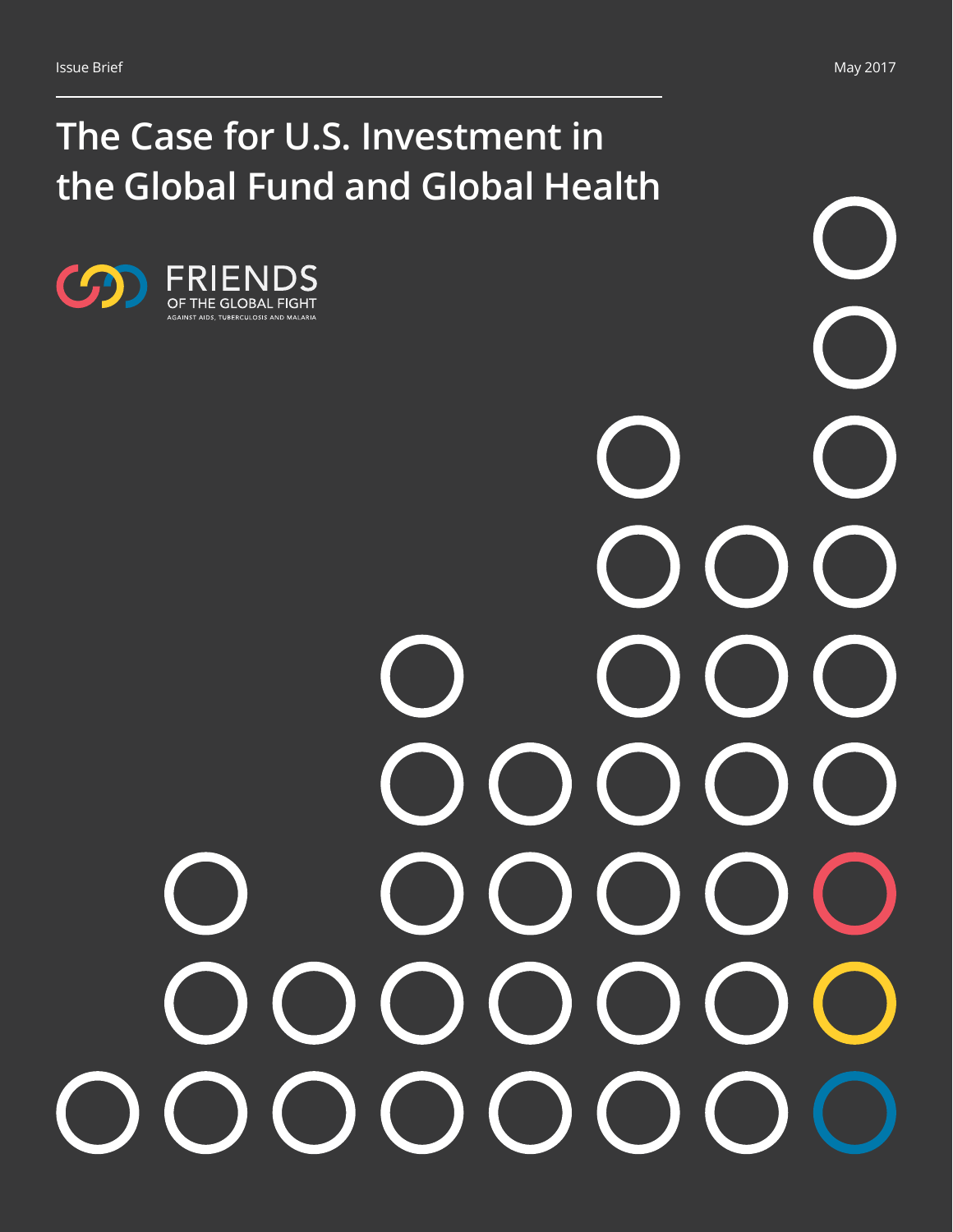# **Total U.S. funds for foreign assistance**

**TOTAL BUDGET** 



of the total of

U.S. federal spending goes toward foreign assistance.

 $0.25%$ 

*of U.S. federal spending goes toward global health.*

Source: U.S. Government



*By challenging the status quo in how the world fights disease, the Global Fund represents an efficient and innovative model of U.S. health leadership and diplomacy.*

In 2002, the United States joined with countries across the world to create the Global Fund, a 21st century public-private partnership designed to accelerate the end of AIDS, tuberculosis (TB) and malaria as epidemics. The Global Fund has helped achieve extraordinary progress in the fight against these deadly diseases. By challenging the status quo in how the world fights disease, the Global Fund represents an efficient and innovative model of U.S. health leadership and diplomacy. U.S. investment in global health represents one of the few areas that has won consistent, bipartisan American support, or produced such concrete economic, security and humanitarian gains for the U.S. and the world.

# **Measurable, lifesaving impact at a fraction of the U.S. budget**

Global health programming has expanded significantly over the last two decades, with the U.S. playing a leadership role. As Vice President Pence said during the 2008 reauthorization of the U.S. global AIDS program, "The United States has a moral obligation to lead the world in confronting the pandemic of HIV/AIDS."1

The impact of global health investments has been startling. Since 1990, the number of annual child deaths has been cut by more than one half. Approximately 18.2 million people are now receiving lifesaving AIDS treatment.2 The malaria death rate among children under age 5 is down 69 percent since 2000.<sup>3</sup> Efforts to diagnose and treat TB, a disease that has plagued humanity for centuries, have saved millions of lives in the same period.

Working closely with governments, the private sector and faith-based partners, the Global Fund has supported

programs that have saved more than 20 million lives since 2002.4 From 2017 to 2019, Global Fund-supported programs are expected to save an additional 17 million lives, avert more than 245 million HIV/AIDS, TB and malaria infections, help build resilient and sustainable systems for health, and support future economic gains of up to \$284 billion.

This remarkable progress has brought us to a tipping point in efforts to end AIDS, TB and malaria as epidemics for good, but there is a real possibility of backsliding without steady investment to reach the finish line. Global health aid currently constitutes about a quarter of 1 percent of the U.S. federal budget,<sup>5</sup> but the American public supports doing more; a 2016 Kaiser Family Foundation poll found that Americans' support for foreign assistance increases when they learn how small a fraction of the budget these investments represent.6 Now is the time to invest to end these epidemics for good, or risk losing the crucial gains made to date.

# **A legacy of bipartisan support**

U.S. investment in the Global Fund and global health has won bipartisan support across eight Congresses and two presidential administrations. Republican and Democratic policymakers agree that, together, investments in public-private partnerships like the Global Fund and bilateral programs like the President's Emergency Plan for AIDS Relief (PEPFAR), the President's Malaria Initiative (PMI) and USAID's TB program are among our greatest foreign policy successes. At a small fraction of the federal budget, the U.S. remains the Global Fund's leading donor, providing one-third of funds pledged from governments to the Global Fund since its creation in 2002.7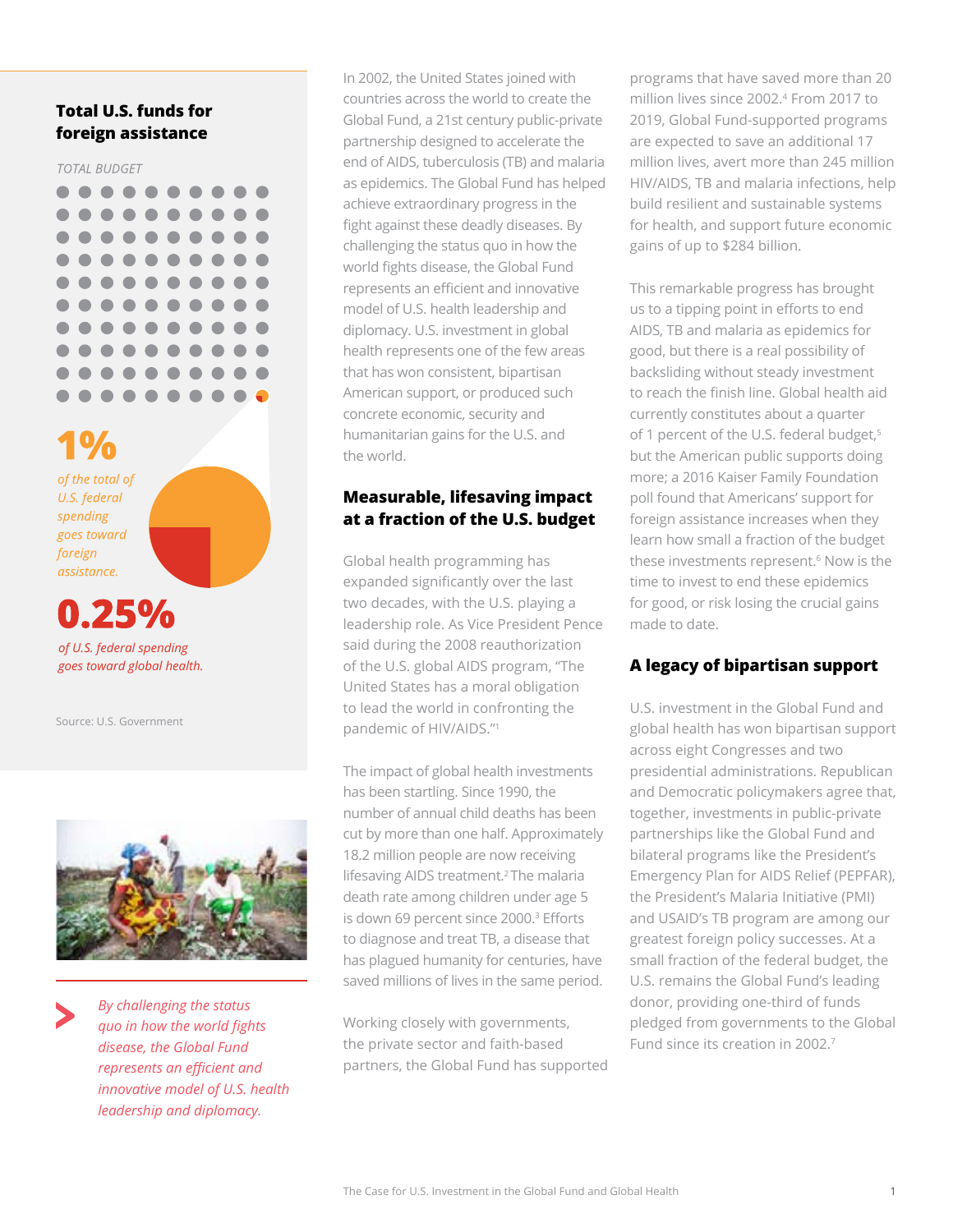# **A transformation in global health aid – results-oriented, transparent, accountable**

The Global Fund represents a new kind of funding approach that is transparent, results-oriented, and builds country

ownership for the future. As the world's largest public health financier, the Global Fund has zero tolerance for corruption or fraud. And, like the Millennial Challenge Corporation, the Global Fund requires evidence of results for continued support. Transparency and accountability are an

integral part of Global Fund operations, from the grant-making and procurement processes to the comprehensive financial data provided on the partnership's website. To ensure that lifesaving investments are as efficient and accountable as possible, the Board of the



**\$ 284B**

*in future economic gains from 2017 to 2019 are expected from Global Fundsupported programs.*



*The Global Fund and U.S. bilateral programs such as PEPFAR and PMI reinforce each other's work across the globe, working hand-in-hand to avoid duplication, increase transparency and financial efficiency, and scale up innovative programs.* 



Sources: UNAIDS, World Health Organization and the Global Fund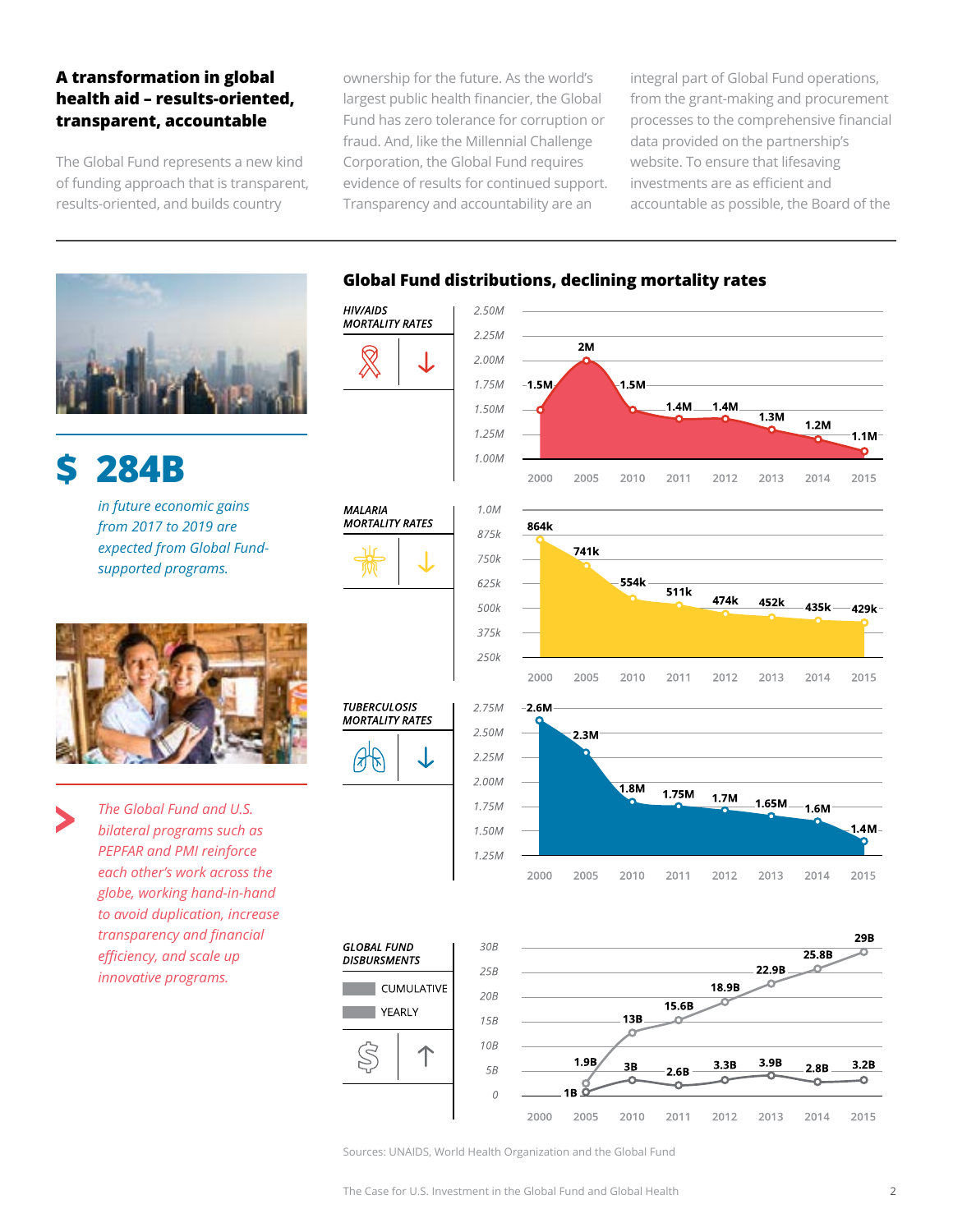

**# 5 / 46**

*In 2016, the Global Fund achieved the highest possible transparency category in the annual Publish What You Fund Aid Transparency Index, ranking fifth among 46 international development donors.*

**Projected impact of U.S. portion of pledges to Global Fund** (2017–2019)

**5.7M** *lives saved.*

**<u>■ \$94.6B</u>** *in economic gains.*



*infections averted.*

Source: Friends of the Global Fight, based on Global Fund projections

Global Fund also established the Office of the Inspector General (OIG). The OIG operates independently from the Global Fund Secretariat. It conducts its work through robust audits and investigations of all systems, processes, operations, functions and activities of the Global Fund and its supported programs. When an investigation identifies misspent funds, the Global Fund pursues recovery so no donor money is wasted or lost to fraud.

In 2016, the Global Fund achieved the highest category in the annual Publish What You Fund Aid Transparency Index, ranking fifth among 46 donor institutions. The U.K.'s Multilateral Development Review also awarded the Global Fund the highest rating for results, value, transparency and accountability, and overall strength.<sup>9</sup> In 2017, the Multilateral Organization Performance Assessment Network gave the Global Fund top ratings in architecture, operating model, and transparency and accountability.

# **The Global Fund and bilateral programs depend on each other for impact**

The Global Fund and U.S. bilateral programs such as PEPFAR, PMI and USAID's TB program reinforce each other across the globe, working hand-in-hand to avoid duplication, increase transparency<sup>10</sup> and efficiency, $11$  and scale up innovative programs. PEPFAR and USAID officials have said, "Our partnership with the Global Fund helps maximize the impact and efficiency of our bilateral investments targeting AIDS, tuberculosis, and malaria by enabling the United States to strategically deploy our resources... We can't have one without the other."<sup>12</sup>

In developing its Country Operational Plans, for example, PEPFAR takes into account each country's Global Fund grant programs, focusing PEPFAR funding on closing gaps or optimizing the impact of other programs. Similarly, PMI operates

only in countries that receive Global Fund support, with the aim of catalyzing synergies in malaria control financing. Notably, through PEPFAR, the U.S. government holds a permanent seat as a member of the Global Fund's Board, and has been actively involved in the partnership's grant development process.

These partnerships are working. As of January 2017, PEPFAR has reported that new HIV infection rates in Malawi and Zimbabwe have declined by 76 percent and 67 percent, respectively, and cite the Global Fund as responsible for a significant share of this progress.<sup>13</sup>

# **Delivering innovations in technology and programming**

By supporting the development of new technologies, the Global Fund is helping to change the way global health programs work. The eMpower mobile app, for example, was developed as part of a collaboration among the Global Fund, IBM and HIV organizations to assist community outreach workers. By replacing paper reports with the app, the Global Fund has been able to speed up patient reporting for more than 1 million people in treatment and prevention programs. Additionally, the app uses images to help patients with limited literacy and includes multiple language settings to accommodate local dialects, all of which help to improve overall patient reporting and data quality. Due to the early success of the app, IBM and the Global fund are looking to identify other uses for it in the future.<sup>14</sup>

Furthermore, through its funding of South Africa's Right to Care project, the Global Fund has supported the development of a machine that dispenses antiretroviral drugs to people with HIV. A pilot scheme is currently underway to install units in rural and densely populated parts of South Africa that are far from a doctor or clinic.<sup>15</sup> Through smartcard IDs, patients will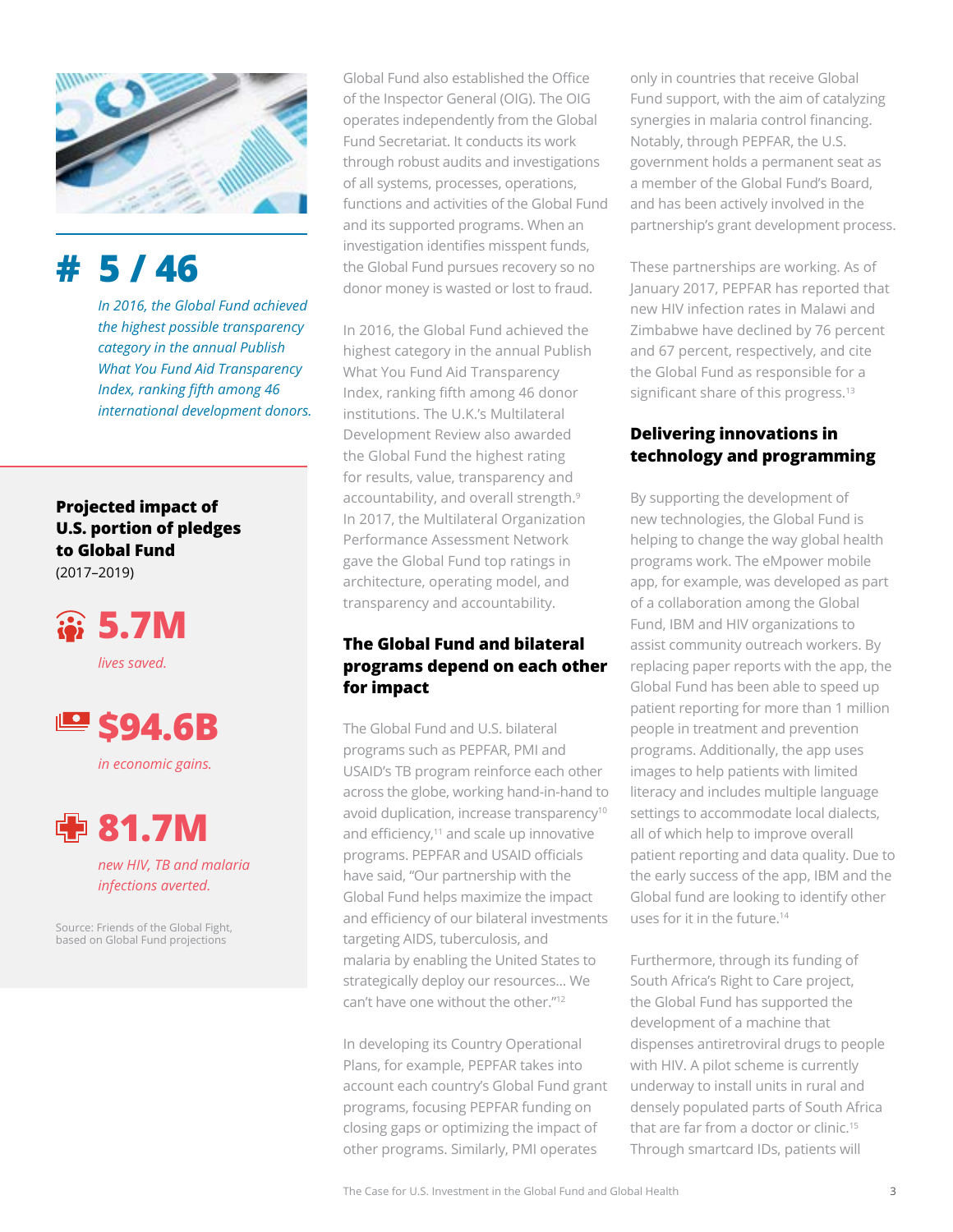

*Global Fund case study:*

# **Innovating global health with the Cola-Cola Company**

# *The Global Fund is working closely with the private sector to bring corporate best practices to global health systems, streamlining processes to increase access to crucial medicines and supplies. For example, the Global Fund recently shared details on its successful partnership with the Coca-Cola Company:*

The Global Fund is partnering with Coca-Cola, USAID and the Bill & Melinda Gates Foundation on Project Last Mile. This project helps African governments connect the dots among logistical challenges, from supply chain management to proper refrigeration and storage of essential medicines. After all, if people can easily access a bottle of Coke, shouldn't they be able to access lifesaving medicines as well?

This program has had significant impact. As of 2012, two years after launching in Tanzania, Project Last Mile supported the delivery of 120 essential medicines to 5,000 health facilities. Previously, medicines were only making it to 500 health facilities. Now, nearly 20 million people — nearly half the population of Tanzania — have access to those facilities. This public-private partnership shows just how many lives can be changed for the better with increased access to medicines.<sup>41</sup>

be able to withdraw three months of medication, and connect via webcam to an on-call pharmacist as needed.16 It is anticipated that the machine, created by South African developers with robotics from Germany, could be a gamechanger in HIV/AIDS treatment by easing obstacles to care such as distance to clinics and travel time.

In 2016, the Global Fund launched an important programmatic innovation with its new e-marketplace initiative, Wambo. org. The Global Fund designed Wambo. org to increase the organization's value for money by streamlining procurement processes and optimizing costs. This procurement innovation also supports greater country ownership by providing countries that are transitioning out of Global Fund financing with access to affordable commodities to prevent and treat HIV/AIDS, TB and malaria.

Wambo.org has huge potential cost savings, with projected net savings of approximately \$250 million expected over the next four years.<sup>17</sup> The e-marketplace is also designed to drastically reduce wait times on procurement transactions. Placing an order used to take about three weeks. Now, Wambo.org provides Global Fundsupported programs instantaneous access to comparisons on price, lead time and quantity across suppliers.<sup>18</sup>

# **Major returns on investment for America**

U.S. investment in global health helps expand economic growth and trade, and strengthen U.S. security and diplomatic relations. While the primary goal of global health programs is to save lives, investing in efforts to end epidemics has considerable secondary benefits.

#### **Benefits for economies and trade**

The health gains associated with global health investments translate into profound economic returns in the form of averted future medical costs, enhanced productivity, and improved outcomes for children and future generations.19

Malaria-free countries have five times greater economic growth than countries with malaria,<sup>20</sup> and every dollar invested in malaria control yields \$40 in economic returns (\$60 in sub-Saharan Africa).<sup>21</sup> Every dollar spent on TB generates \$30 through improved health and increased productivity.22 Just maintaining the current

U.S. commitment to the Global Fund alone could support at least \$94.6 billion in economic gains in coming years.<sup>23</sup>

Disease is a burden on a family's finances and a nation's economic potential. The more than 20 million people24 whose lives have been saved through Global Fund-supported programs live mainly in developing countries that are increasingly critical to the U.S. economy. Today, 95 percent of the world's consumers live outside U.S. borders. The poorest two-thirds of the global population represent \$5 trillion in purchasing power, and six of the 13 fastest-growing economies in the world are located in Africa.25

We do not need to look far back in history to see how this translates into American economic gains. Eleven of America's top 15 trading partners were once recipients of U.S. foreign aid,<sup>26</sup> including several European countries the U.S. supported after World War II, as well as South Korea, which received aid following the Korean War. Now, these countries serve as critical U.S. trading partners.<sup>27</sup>

A full half of U.S. exports now go to developing countries<sup>28</sup> –over \$600 billion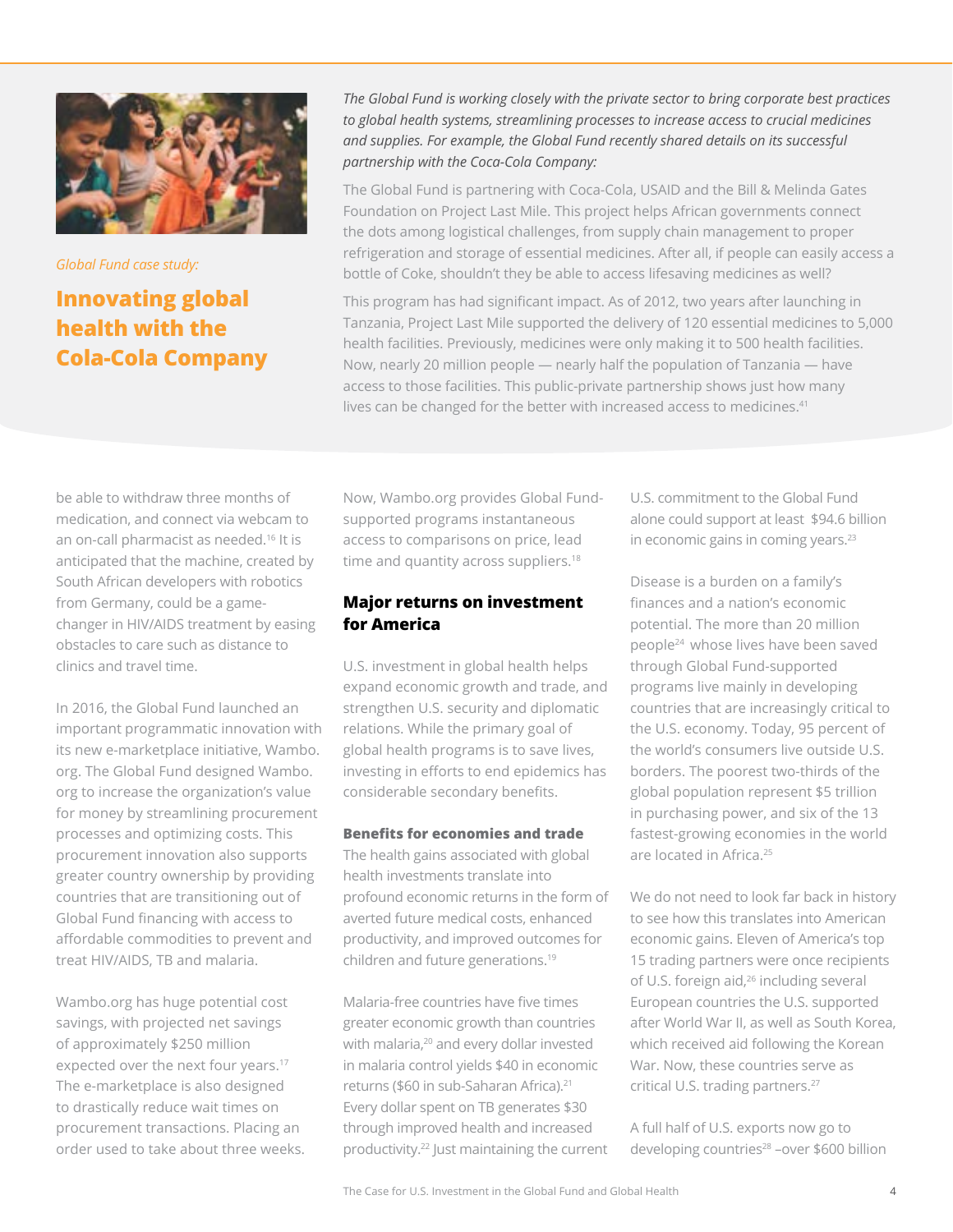

*The health gains associated with global health investments translate into profound economic returns, in the form of averted future medical costs, enhanced productivity, and improved outcomes for children and future generations.12*

annually and more than U.S. exports to China, Europe and Japan combined.<sup>29</sup> This represents an increase of more than 400 percent over the last 20 years.<sup>30</sup> And U.S. exports translate directly into American jobs – businesses that export goods provide one in every five U.S. jobs, and these exports are responsible for one in three domestic manufacturing jobs.<sup>31</sup>

## **Benefits for U.S. security and diplomacy**

We have been reminded repeatedly by outbreaks such as Zika and Ebola that disease knows no borders. Containment prevention and evidence-based treatment of epidemics are national security matters that we cannot afford to underestimate or underfund. U.S. investments in disease programs like the Global Fund support strengthened health infrastructure to help prevent future deadly threats like Ebola and Zika from spreading.

Furthermore, investing in global health is an essential part of U.S. diplomacy. Bipartisan analysis has found that global health investments support American diplomacy by generating goodwill, accelerating development, and reducing social and political instability in countries with a heavy burden of infectious diseases.<sup>32</sup> According to surveys, public

opinion regarding the U.S. improves in countries that receive U.S. health assistance.33 Indeed, Africa, where PEPFAR and PMI investments have been concentrated, is the only region in the world where favorable opinions of the U.S. exceed the global average in every country surveyed.<sup>34</sup>

Global health investments help make developing countries stronger, more stable and more prosperous, which in turn paves the way for these countries to solve their own problems, share responsibility for regional and global security challenges, and participate as trading partners with the U.S.

# **Driving increased investment from other donors and implementing countries themselves**

At the September 2016 launch of the Global Fund's Fifth Replenishment, the partnership's 2017-2019 fundraising cycle, international donors pledged nearly \$13 billion to support Global Fund grants over the next three years. The Replenishment launch catalyzed unprecedented pledges of \$250 million from the private sector and faith-based organizations, more than double that



# **Significant Global Fund pledge increases by major donors** (in local currency, 4th to 5th Replenishment)

The Case for U.S. Investment in the Global Fund and Global Health 5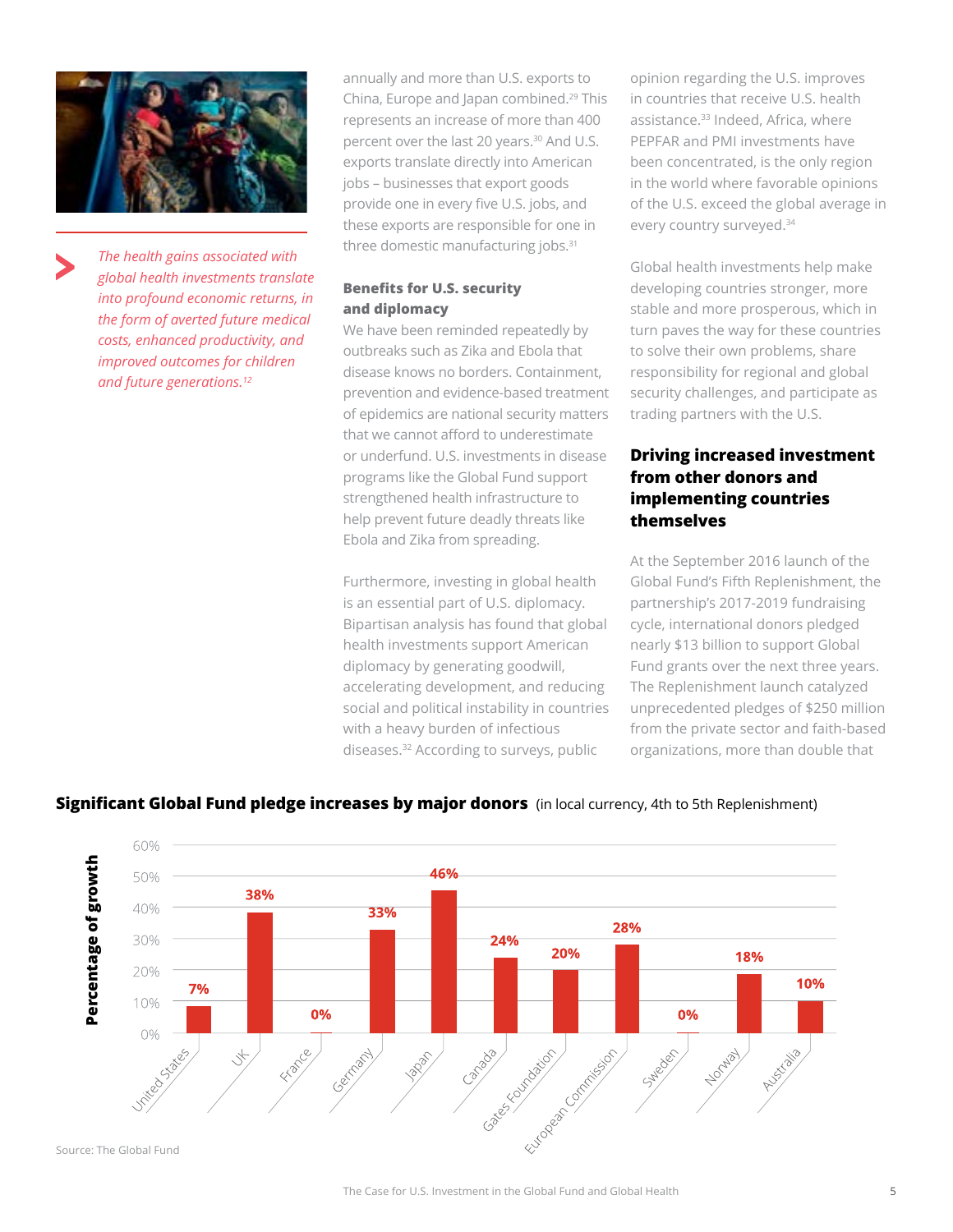#### **Increasing domestic investment by Global Fund countries**

(Countries' growing ownership of their own programs)



Source: The Global Fund





of the previous funding cycle,<sup>35</sup> and spurred major increases from leading donor governments, detailed on page 5.

The launch also brought new or increased pledges from several low- and middle-income countries, including a pledge of \$5 million from Kenya, and additional pledges from Benin, Côte d'Ivoire, Namibia, Nigeria, Senegal, South Africa, Togo and Zimbabwe.36

Through continued investment in the Global Fund, the U.S. is uniquely poised to leverage additional, exponential investments from across the globe. The U.S. galvanizes this additional support by requiring a two-thirds match from other donors worldwide – for every \$1 the U.S. invests in the Global Fund, other countries and private sector partners must invest \$2 more <sup>37</sup>

The Global Fund further incentivizes recipient countries to increase ownership of their disease programs over time by requiring countries to meet at least a minimum threshold of spending on their own health programs, with threshold requirements varying based on a country's income status. Additionally, the Global Fund's co-financing incentive makes 15 percent of grant funding subject to withholding. This money

is contingent on a country's ability to surpass minimum thresholds, go beyond current spending levels, and demonstrate strategic, effective use of funds.<sup>38</sup>

U.S. and Global Fund incentives are making a substantial difference. For example, African countries committed \$10.9 billion to health programs for 2015- 2017.39 This marks the first time that Africa has mobilized more domestic funding for health than foreign funding in the sector.<sup>40</sup>

### **Conclusion**

Remarkable progress has been made, but Global Fund and partner efforts to fight deadly epidemics remain underfunded. U.S. investment in global health represents just 0.25 percent of the federal budget, and has remained largely flat for four years. Amid the many controversies today, global health investment stands alone as a bipartisan priority among policymakers and the American people. The Global Fund is a proven, innovative and dynamic mechanism to drive the fight against AIDS, TB and malaria forward. By saving the lives of millions of men, women and children every year, the Global Fund partnership is one of the best strategic investments we can make in American security and prosperity.